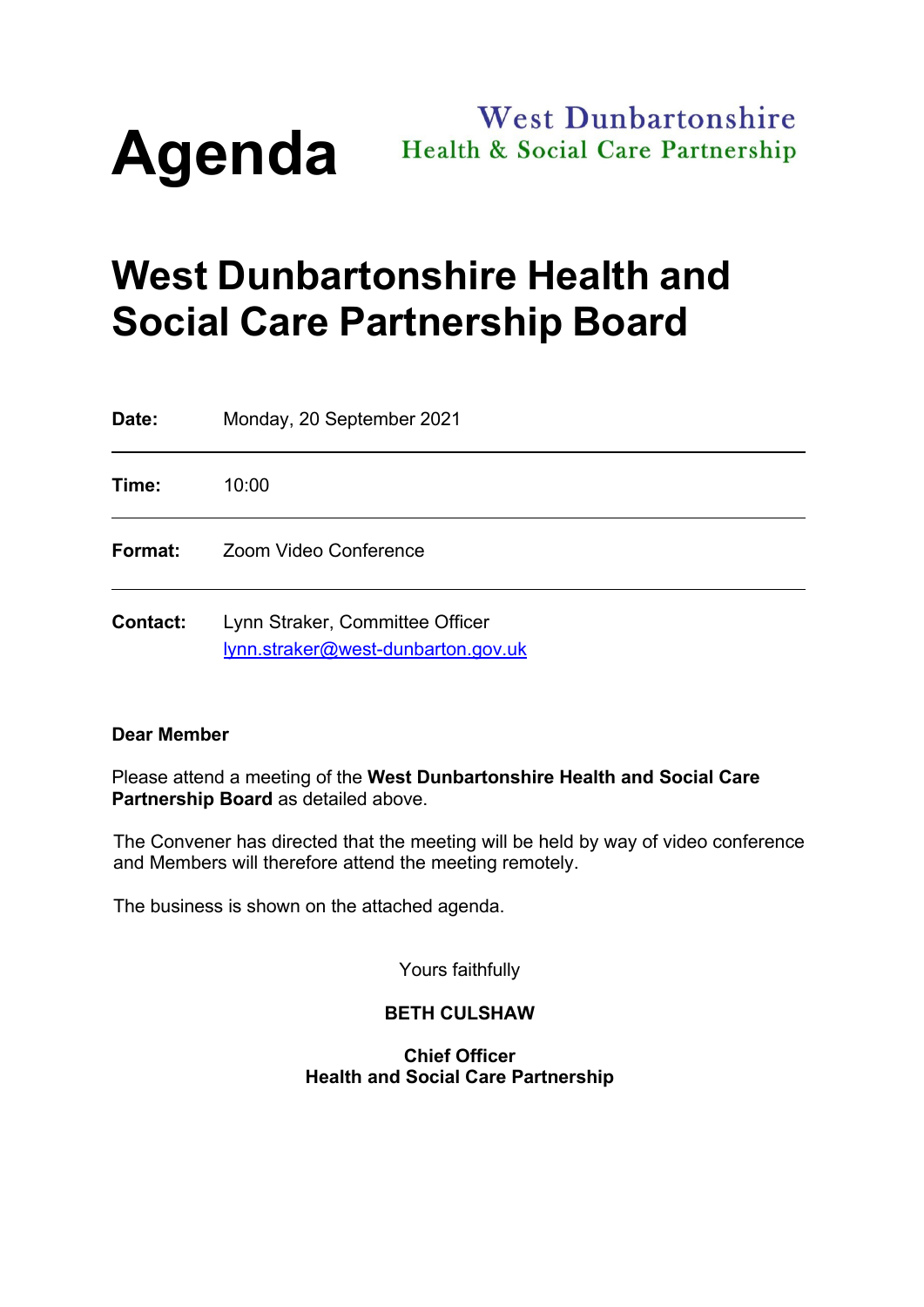# **Distribution:-**

#### **Voting Members**

Denis Agnew (Chair) Rona Sweeney (Vice Chair) Jonathan McColl John Mooney Lesley Rousellet Michelle Wailes

#### **Non-Voting Members**

Barbara Barnes Beth Culshaw John Kerr Helen Little Diana McCrone Anne MacDougall Kim McNab Peter O'Neill Saied Pourghazi Selina Ross Julie Slavin Val Tierney

Senior Management Team – Health and Social Care Partnership

Date of issue: 15 September 2021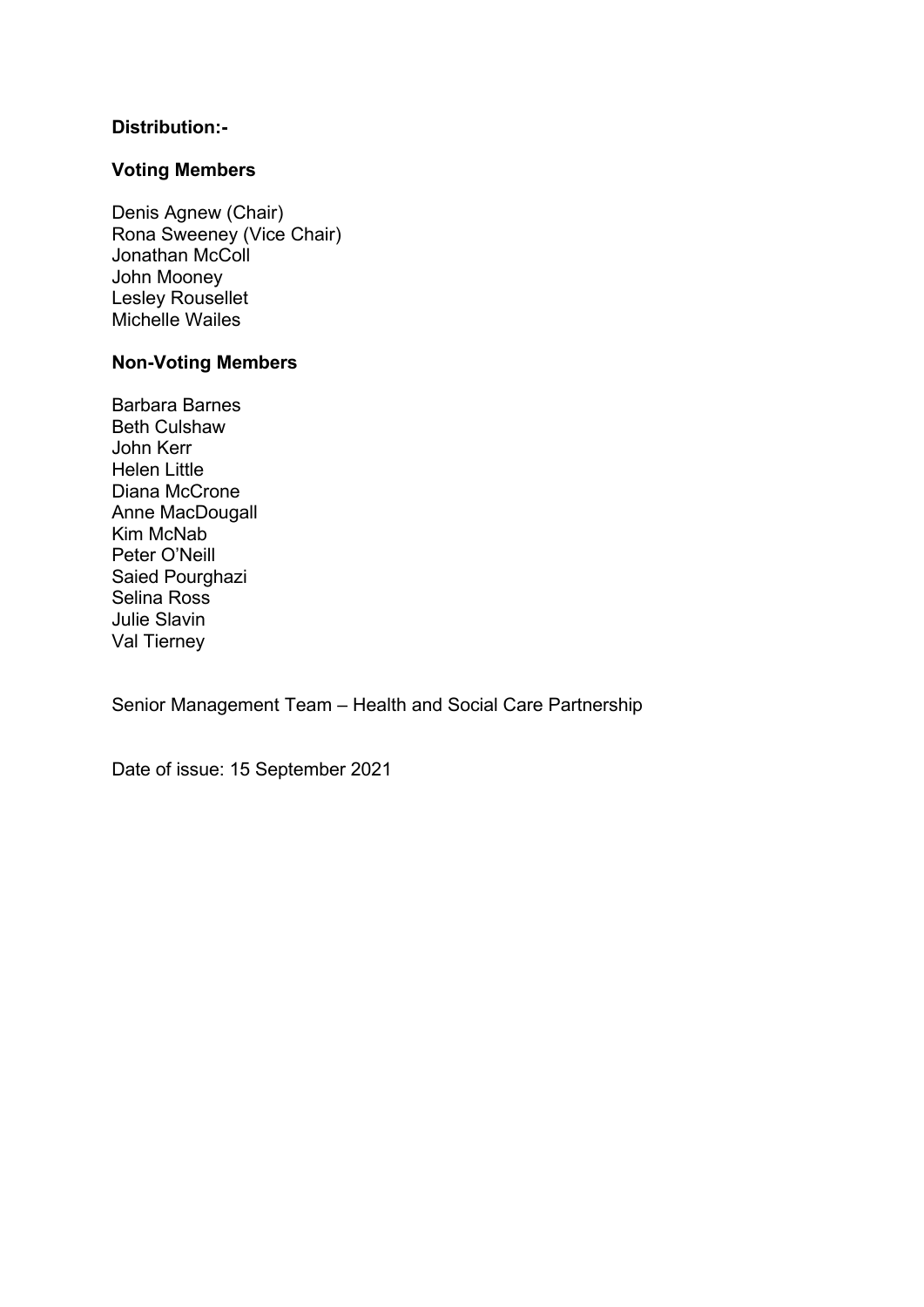# **WEST DUNBARTONSHIRE HEALTH AND SOCIAL CARE PARTNERSHIP BOARD**

#### **MONDAY, 20 SEPTEMBER 2021**

#### **1 APOLOGIES**

#### **2 DECLARATIONS OF INTEREST**

#### **3 (a) MINUTES OF PREVIOUS MEETING x - x**

Submit for approval, as a correct record, the Minutes of Meeting of the Health and Social Care Partnership Board held on 19 August 2021.

#### **(b) ROLLING ACTION LIST x - x**

Submit for information the Rolling Action list for the Partnership Board.

# **4 VERBAL UPDATE FROM CHIEF OFFICER**

The Chief Officer will provide a verbal update on the recent business of the Health and Social Care Partnership.

#### **5 SCHEDULE OF MEETINGS: HEALTH AND SOCIAL CARE PARTNERSHIP BOARD x - x**

Submit report by Head of Strategy and Transformation presenting the Health and Social Care Partnership Board with a meeting schedule for the period until June 2022.

#### **6 UNSCHEDULED CARE JOINT COMMISSIONING x - x PLAN UPDATE**

Submit report by Acting Head of Health and Community Care presenting the draft Design and Delivery Plan as the updated and refreshed Board-wide strategic commissioning plan for unscheduled care.

#### **7 WEST DUNBARTONSHIRE HSCP DELAYED DISCHARGES x – x**

Submit report by Acting Head of Health and Community Care updating the HSCP Board on the ongoing activities in relation to delayed discharge in West Dunbartonshire and the actions that have been taken to minimise these.